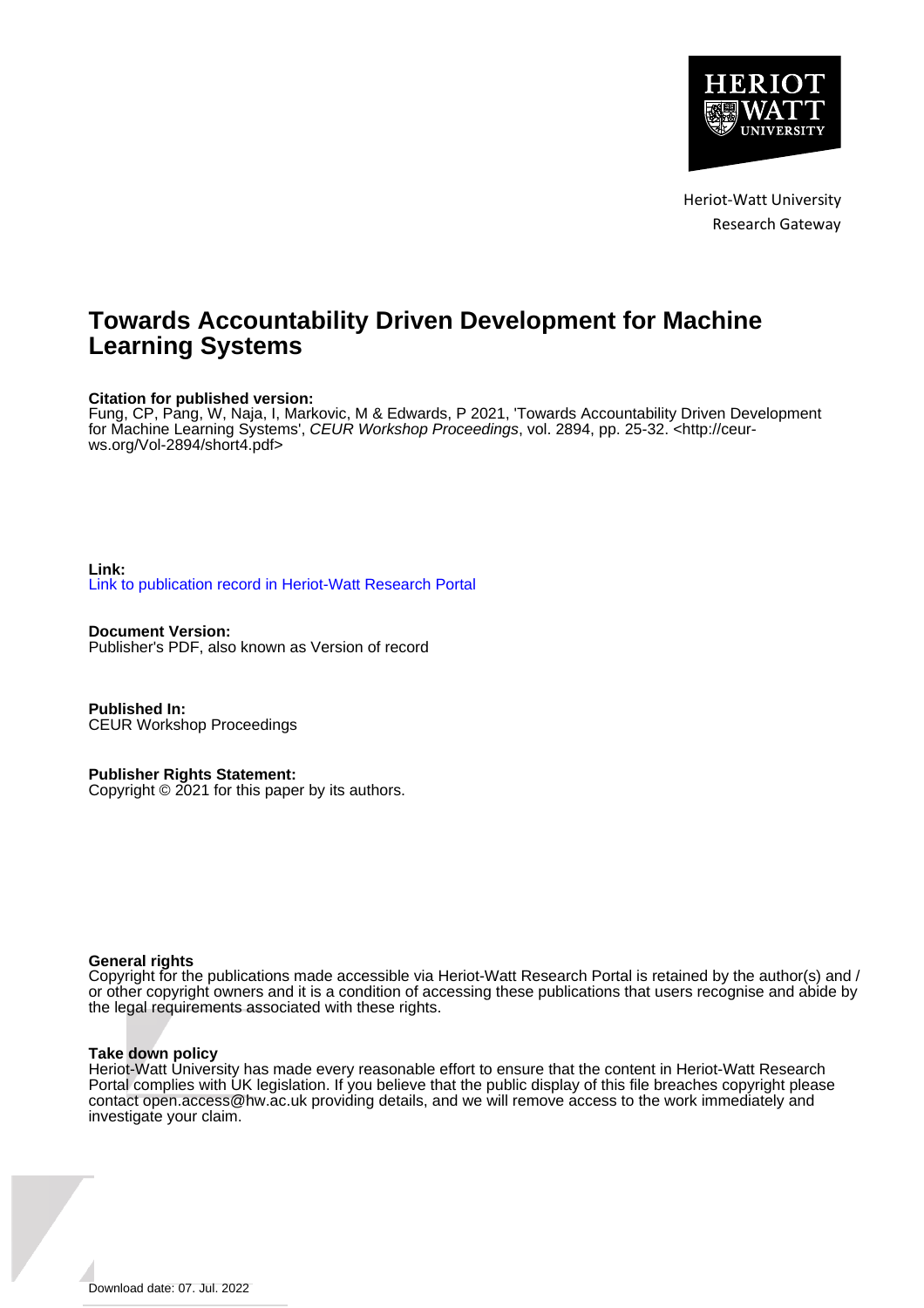## Towards Accountability Driven Development for Machine Learning Systems \*

Chiu Pang Fung<sup>1,3</sup>, Wei Pang<sup>1,2</sup>, Iman Naja<sup>2</sup>, Milan Markovic<sup>2</sup>, and Peter  $Edwards<sup>2</sup>$ 

<sup>1</sup> School of Mathematical and Computer Sciences, Heriot-Watt University Edinburgh, EH14 4AS, UK

w.pang@hw.ac.uk

<sup>2</sup> School of Natural and Computing Sciences, University of Aberdeen Aberdeen, AB24 3UE, UK

{iman.naja, milan.markovic, p.edwards}@abdn.ac.uk

<sup>3</sup> School of Computing, University of Leeds, Leeds, LS2 9JT, UK

C.P.Fung@leeds.ac.uk

Abstract. With rapid deployment of Machine Learning (ML) systems into diverse domains such as healthcare and autonomous driving, important questions regarding accountability in case of incidents resulting from ML errors remain largely unsolved. To improve accountability of ML systems, we introduce a framework called Accountability Driven Development (ADD). Our framework reuses Behaviour Driven Development (BDD) approach to describe testing scenarios and system behaviours in ML Systems' development using natural language, guides and forces developers and intended users to actively record necessary accountability information in the design and implementation stages. In this paper, we illustrate how to transform accountability requirements to specific scenarios and provide syntax to describe them. The use of natural language allows non technical collaborators such as stakeholders and non ML domain experts deeply engaged in ML system development to provide more comprehensive evidence to support system's accountability. This framework also attributes the responsibility to the whole project team including the intended users rather than putting all the accountability burden on ML engineers only. Moreover, this framework can be considered as a combination of both system test and acceptance test, thus making the development more efficient. We hope this work can attract more engineers to use our idea, which enables them to create more accountable ML systems.

Keywords: Behaviour Driven Development · Machine Learning · Model Card · Accountability

<sup>?</sup> This research is supported by the RAInS project funded by EPSRC (EP/R033846/1). Corresponding Author: Wei Pang (w.pang@hw.ac.uk)

Copyright © 2021 for this paper by its authors. Use permitted under Creative Commons License Attribution 4.0 International (CC BY 4.0).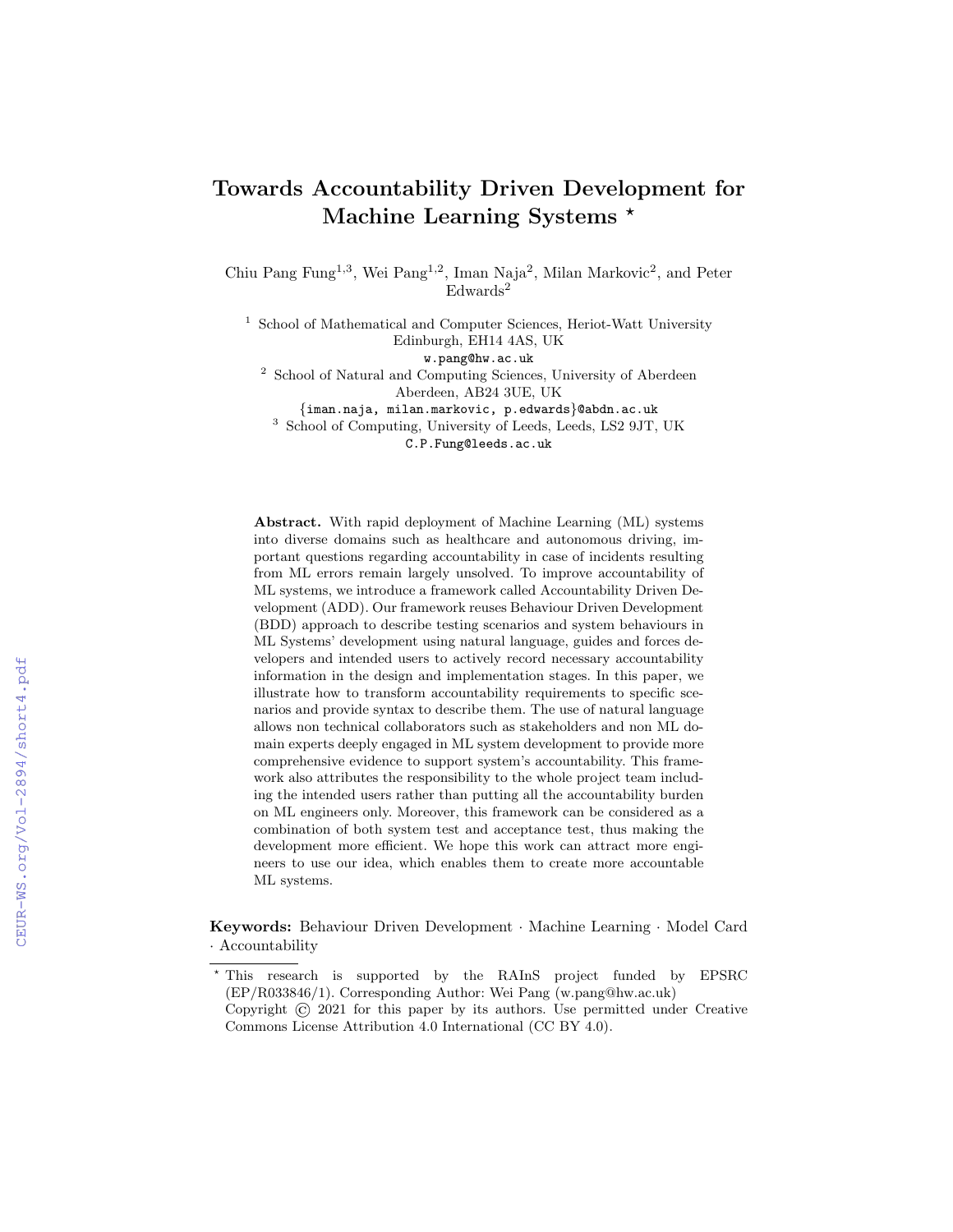2 Chiu Pang Fung et al

## 1 Introduction

There are many definitions of accountability in AI systems, and following our previous work [10], we define accountability as follows: "The ability to inspect, review or otherwise interrogate an AI system with the goal of  $(i)$  making processes associated with each of its life cycle stages transparent;  $(ii)$  demonstrating compliance with hard laws (*i.e.* laws and regulations), and soft laws (*i.e.* standards and guidelines); and *(iii)* aiding investigations into the cause(s) of failure or erroneous decisions and supporting the identification of responsible parties." [10]. This definition can be adopted to the narrower scope - ML systems. Currently ML system development is a straight forward process [17, 4] (Figure 1). In this kind of processes, the relevant personnel within the project are in charge of different tasks based on their roles. Decision makers care about the purpose; stakeholders are concerned with the business value of the potential ML application; domain experts explain what the data means; data scientists and ML engineers focus on technical perspective, including data processing, model training and evaluating. This division of labor may cause ambiguity for accountability of ML systems. Many data scientists and ML engineers are keen on fulfilling the system performance requirements rather than considering the accountability issues. The Model Card framework [9] offers a standardized documentation procedure to capture useful information such as model purpose, owners, data information, algorithms' details. But the information they collected is not comprehensive regarding to accountability of ML systems. The lack of information about system's explainability, transparency, fairness and performance makes it difficult to audit and investigate the potential failures of ML systems.

ML system's life cycle can be divided into four high level stages: Design, Implementation, Deployment, and Operation & Maintenance [10]. In this paper, we focus on illustrating how to ask the ML system to generate those information in our ADD framework in the implementation stage, and we also give examples based on a simulation using our framework to develop an auto decision making system for mortgage applications.

## 2 Background and related work

Artificial Intelligence (AI) systems which employ ML models are being put to use in various applications affecting our daily lives. However, few companies and organizations are dedicating resources to mitigate AI risks despite some of them having to increasingly manage such risks related to AI [8]. In AI/ML research, the same situation happens that many researchers focus on improving the performance of ML algorithms rather than looking into the accountability of these systems. Research about ML accountability has been emerging in recent years. Hajian et al. [5] propose an idea on how to process raw data to prevent discrimination in AI based intrusion and crime detection. Datta et al. [3] introduce the Quantitative Input Influence (QII) metric to improve the transparency of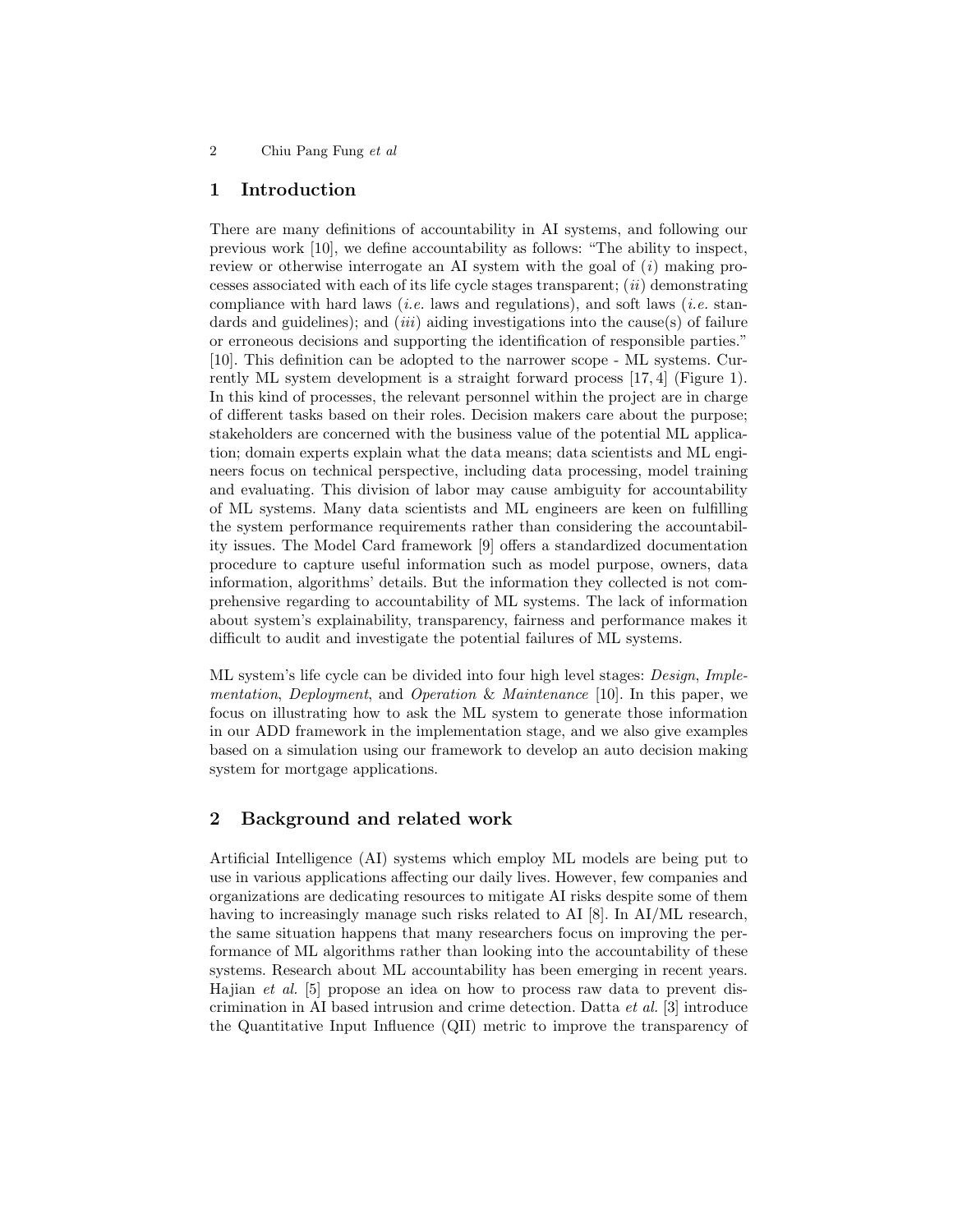

Towards Accountability Driven Development for Machine Learning Systems 3

Fig. 1. A typical Machine Learning system Development Workflow.

decision-making systems by measuring the influence of the input features. Bach et al. [1] propose Layer-Wise Relevance Propagation to explain deep neural networks. Ribeiro *et al.* [13] propose the called Local Interpretable Model-Agnostic Explanations (LIME) algorithm to locally explain predictions of classifiers and regressors by training an interpretable model to approximate the original model. Afterwards, Shrikumar et al. propose [14] Deep Learning Important FeaTures (DeepLIFT). Finallu, Lundberg et al. [7] propose the SHapley Additive exPlanations (SHAP) method. These articles started the upsurge of ML's explainability research. All the above researches make it feasible for the information of ML system's explainability to be collected. For the other aspect, transparency, Mitchell et al. introduce Model Card [9] to create documentations for ML models. Their framework allows people to look deeply into the model's development and its performance.

On the other side, in software development there is a methodology called Behavior Driven Development (BDD) [12, 6, 16], which is developed from Test Driven Development (TDD) [2, 11]. Same as TDD, BDD is still a test driven development approach, but BDD designs user story scenarios instead of designing test cases; it uses natural language to describe software system's behaviours, forcing the behaviours fulfill the corresponding requirements in all scenarios to test the system. As a test-first approach, in BDD the scenarios are designed at the beginning of the development when there is no existing code, so that the first test must fail until developers start to write code. The use of natural languages to describe user story scenarios in BDD creates a bridge among software designers, developers and users, encouraging all the development team members such as developers and non-technical collaborators to work together with less technical barriers. Inspired by BDD, we use natural language to describe the ML system's behaviours in the form of user story scenarios that are designed according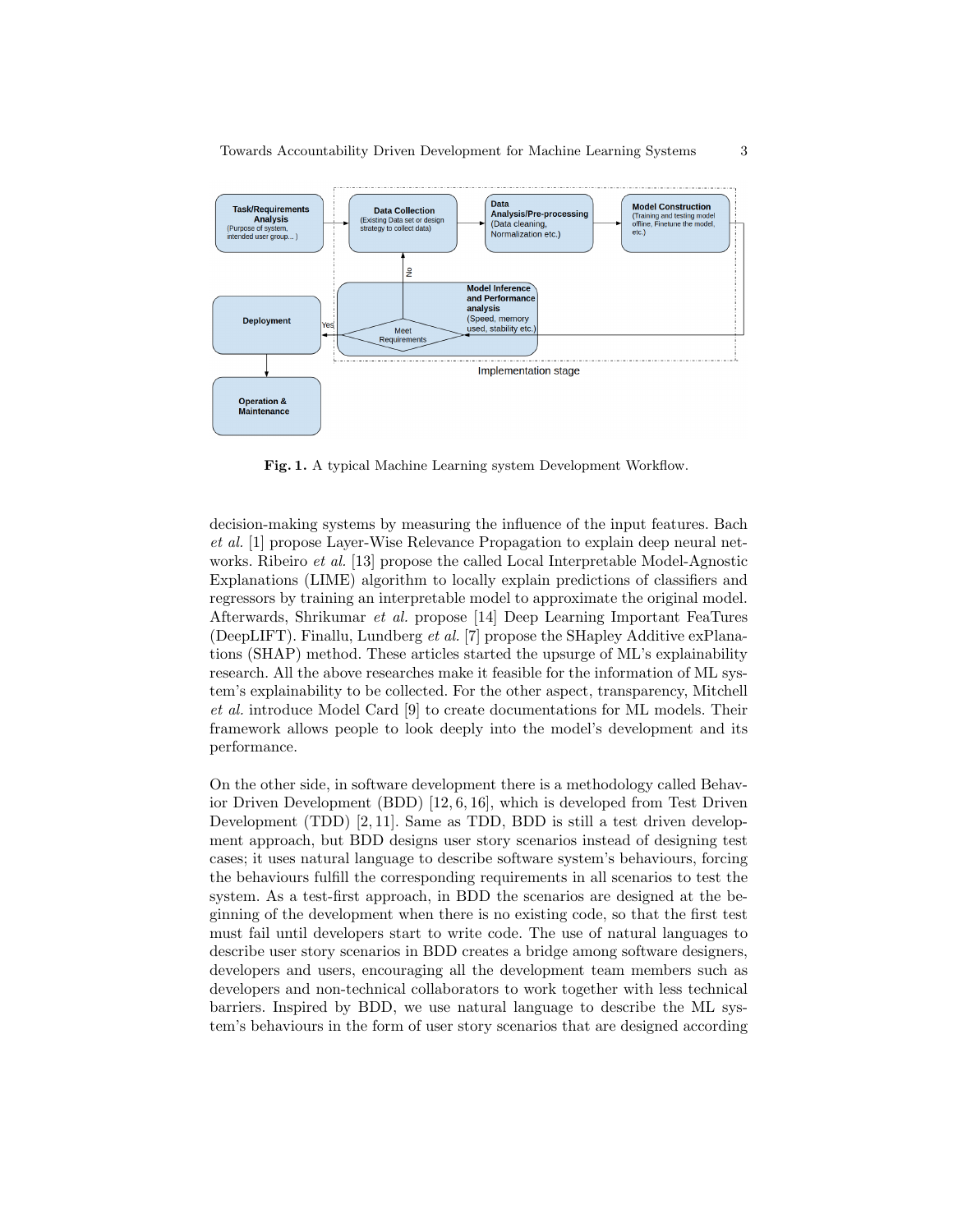#### 4 Chiu Pang Fung et al

to both technical and accountability requirements, making the ML system fulfill those requirements. That means the ML system must generate information about its performance, explainability, transparency etc. For example, there is a performance requirement-Accuracy, when the ML system passes the corresponding scenario test, it must generate information on accuracy. Those information can be collected to improve system's accountability. If there is a failure about the system's accuracy after its deployment, we can trace back what kind of accuracy test was done and what condition had be set in the corresponding testing scenario, and this information will help the failure investigation and auditing purpose.



Fig. 2. Machine Learning System Development workflow in ADD framework. Three blocks (Data Collection, Data Analysis/Pre-processing and Model Construction) in the dotted rectangle are considered as an implementation component, which creates the ML system. The system can go to the deployment stage if it passes all the scenarios tests or it must be improved if it fails the test in any of those scenarios.

## 3 ML System Development with ADD

#### 3.1 The workflow of ADD

In our framework (Figure 2), starting from the Task/Requirements analysis, the development team and potential users should not only discuss technical requirements (e.g. performance requirements such as accuracy and efficiency), but also discuss the accountability requirements according to model's transparency, explainability, fairness and document all the requirements. Then based on the requirements, user stories and test scenarios are designed to start the testing. Similar to BDD, the first test must fail as no ML system has been developed. Afterwards, the developers start to implement the ML system and test it again,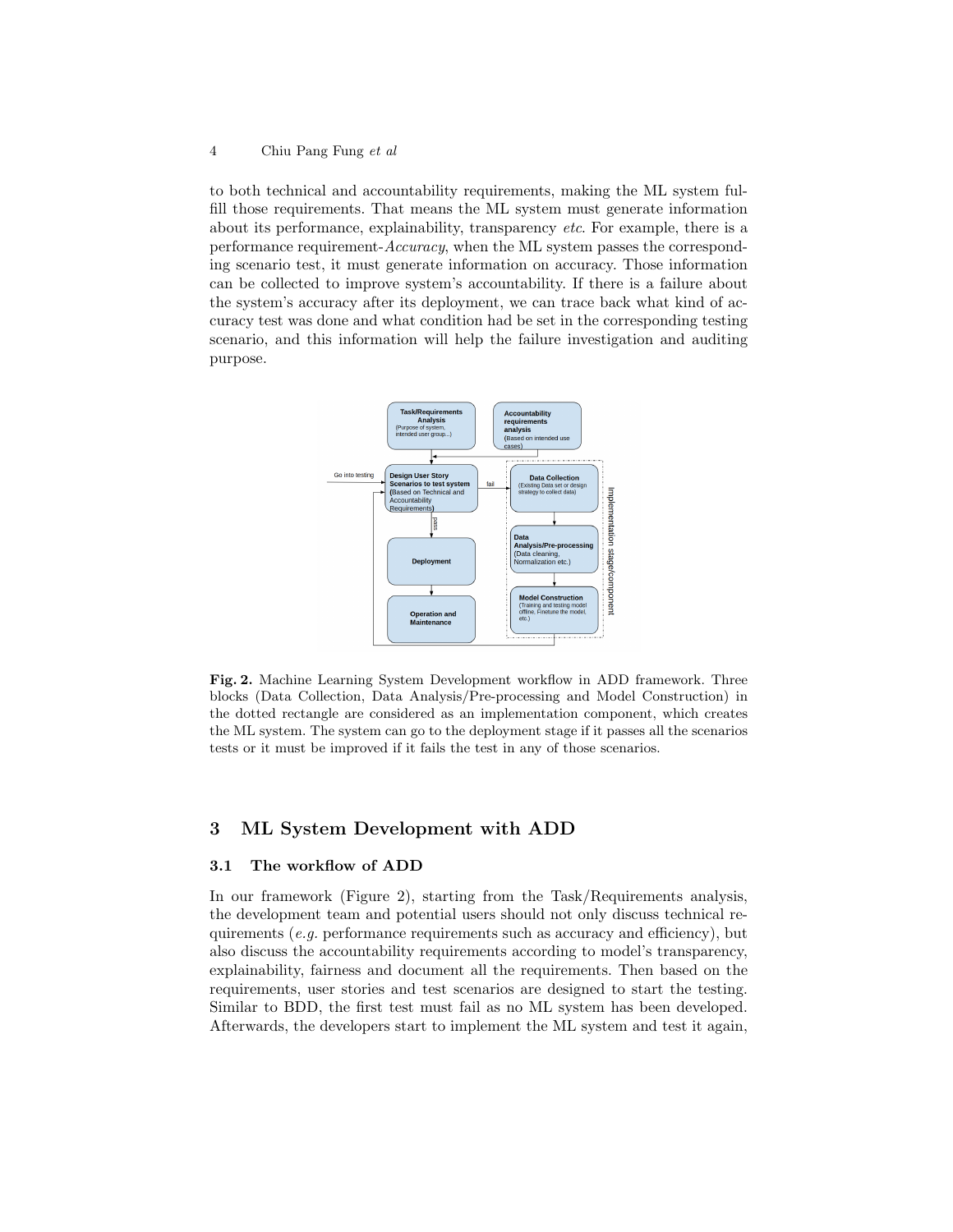until the developed system passes all the tests. Eventually the system can be considered to have fulfilled all the requirements and ready to be deployed. In this case, the testing in our framework can be considered combining system test and acceptance test.

## 3.2 Technical and Accountability Requirements

Technical requirements normally refer to performance characteristics. Some of these requirements originate from potential users, such as performance requirements, safety requirements, hardware architecture requirements. However, to improve the entire technical requirements, the development team should proactively propose some extra technical requirements in ML Systems, such as metrics for specific algorithms that do not violate customer's requirements. For example, a customer asks for a 90% accuracy for a classifier, and the development team should offer a confusion matrix analysis. According to transparency, a document which is extended from Model Card [9] to collect more information should be established to record details of the entire model development process such as requirement analysis and useful information generated when the system passes the tests. Corresponding to explainability, there should be requirements to explain how and why this output is generated by the system. For example, in the auto decision making system for mortgage applications, when an output is obtained, the weights of all the features (features in this paper refer to applicant's income, occupation, age etc.) of the corresponding applicant should be listed and recorded. Regarding fairness, it can be proposed in accordance with law that the system cannot be discriminatory based on ethnicity or gender *etc*.

## 3.3 Design user story scenarios

In BDD, the user story scenarios tests relate to some sub-modules of the whole software system. For example, in a supermarket management system, selling a product relates to the cash flow management module and stock management module, so that the scenarios descriptions are more comprehensive. In ADD, we consider three blocks (Data Collection, Data Analysis/Pre-processing and Model Construction. Figure 2) inside the dotted rectangle as a component in development. That will simplify the design. For example, we can ask this component to provide data distribution information rather to ask the Data Analysis/Preprocessing block to do so. Not only the normal requirements, but also the edge use cases must be covered in the scenario design. For example, when there is an edge use case that an applicant with no features goes into the system, an error message "Wrong input given, can not create proper output" should be given rather a normal output as "Mortgage application is approved" or "**Mortgage application is declined**". Also, all details of scenarios design must be recorded as they contain what situations have been considered for the use of the system which are useful for accountability.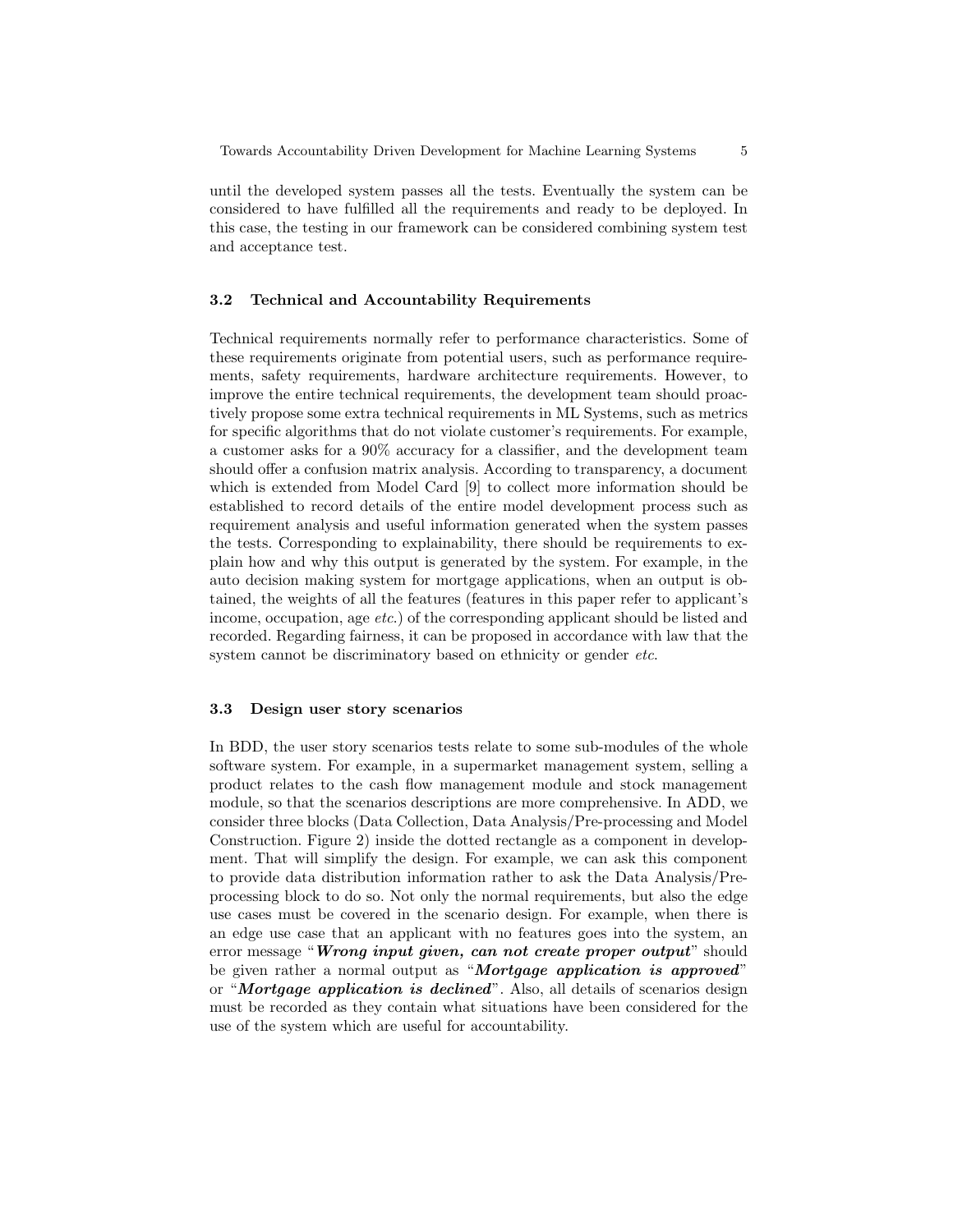6 Chiu Pang Fung et al

#### 3.4 Syntax for describing scenarios and system's behaviour

The ML technical terms may be difficult to understand, and obscure statistical methods, evaluation standards and metrics keep non-technical personnel out of the loop. These non-technical collaborators may have better understanding of other accountability factors, such as laws and ethical requirements, which can help improving a system's accountability. Removing this technical barrier is necessary to gain contributions for accountability from both technical and non-technical personnel in the development stages. In ADD, a method similar to BDD is used, and we use natural language to describe user story scenarios and the behaviors of the system. We give two examples below to explain how to transfer one fairness requirement into scenarios and how to describe system's behaviour in that scenario. In the second example, the system is forced to generate explanation information. (It is pointed out that in these examples, we just want to demonstrate how ADD can be used, and we do not consider the profit requirement of the intended users, the banks. We also point out that the below examples are the starting point to engage all parties, and they will be further refined after discussions among related people, including users and ML developers/designers. The final version of the scenarios may be produced after several iterations until all parties reach a consensus. If a consensus cannot be reached, the information on disagreement also needs to be recorded. )

Title: Producing non-discriminatory output

As a Bank.

I want the system that produces fair outputs for different applicants regardless of their ethnicity.

so that the System is not racially biased.

Scenario 1: The System should produce fair outputs for applicants from different ethnic groups.

Given that a mortgage application approved for applicant A,

When another applicant B, with the same features but different ethnicity applies for the same mortgage amount,

Then the mortgage application should be approved for applicant B.

Scenario 2: The system should produce fair outputs for applicants from different ethnic groups.

Given that a mortgage application from applicant A is declined. When another applicant B with the same features but different ethnicity is applying for the same mortgage amount,

Then mortgage application from applicant B should be declined.

Title: Proving explanations for outputs

As a Bank.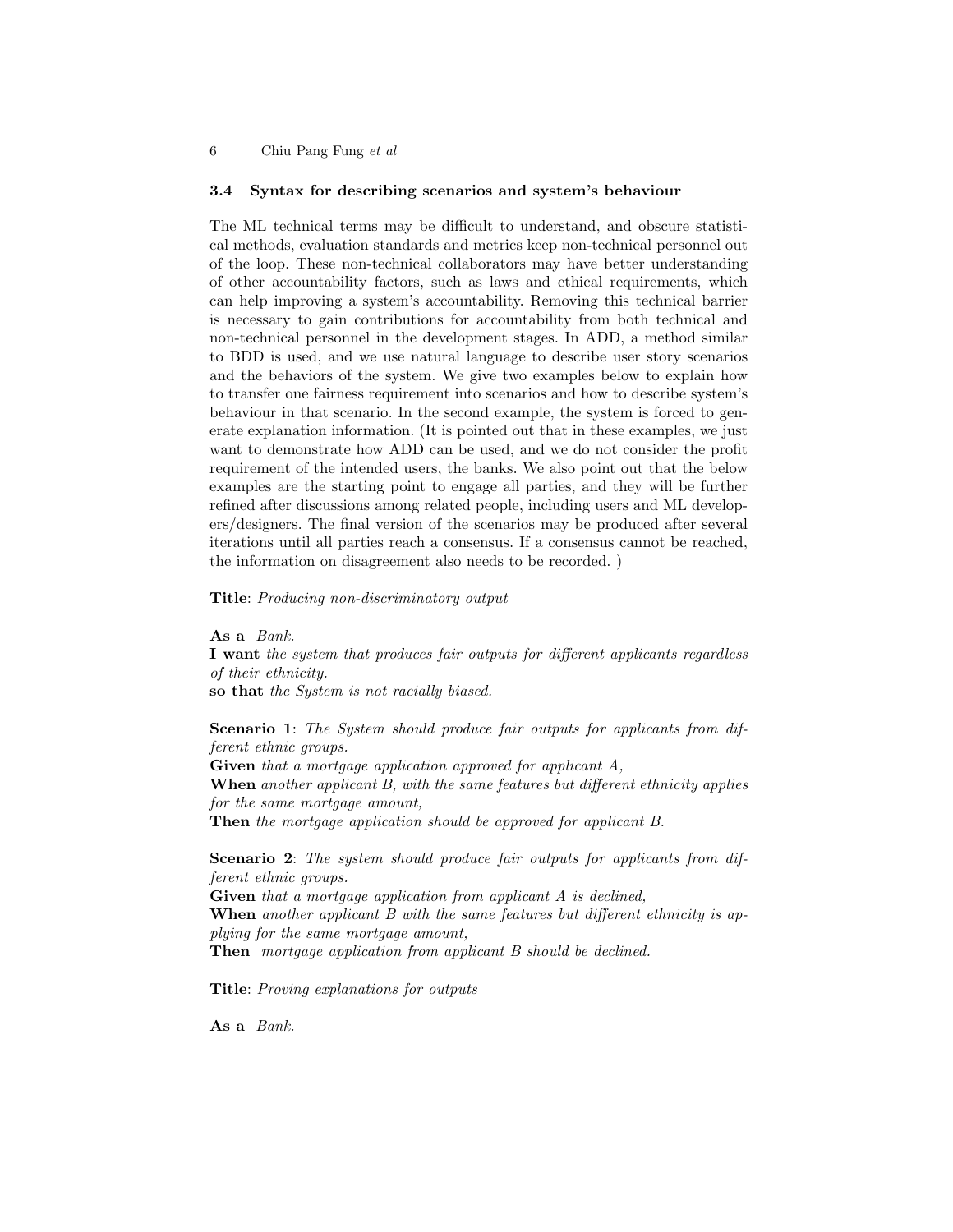Towards Accountability Driven Development for Machine Learning Systems 7

I want the system that provides explanation for every mortgage application decision.

so that we know why the output is produced and can explain it to our clients.

Scenario 1: The system should provide explanation for a successful application.

Given an applicant with all necessary features,

When *mortgage application* is approved,

Then the system should create a report with all the weights corresponding to the features of the applicant.

Scenario 2: The system should provide explanation for a failed application. Given an applicant with all necessary features, When mortgage application is declined,

Then the system should create a report with all the weights corresponding to the features of the applicant.

## 4 Discussion and Future work

There is an urgent need to improve ML system's accountability during its development stage. In this paper, we briefly introduce our ADD framework to develop ML systems and explain how the ADD can facilitate accountability information capture regarding the system's performance, explainability, fairness and transparency. We believe ADD can help reduce misunderstanding among users, ML system designers and developers by engaging them and confirming accountability requirements.

In the future, we are going to further improve this framework by making a deeper study in the requirements and scenarios design sections (Sections 3.2, 3.3), developing an example model and giving a full report by extending the Model Card framework [9]. Further more, we point out that ADD is a generic methodology for facilitating accountability in ML, and therefore, we will extend our framework to the whole life cycle of ML systems, making it more widely used. Finally, we are considering developing a Cucumber-like [15] (cucumber is a tool that supports BDD.) tool that is specifically for ML system development.

## References

1. Bach, S., Binder, A., Montavon, G., Klauschen, F., M¨uller, K.R., Samek, W.: On pixel-wise explanations for non-linear classifier decisions by layer-wise relevance propagation. PloS one 10(7), e0130140 (2015)